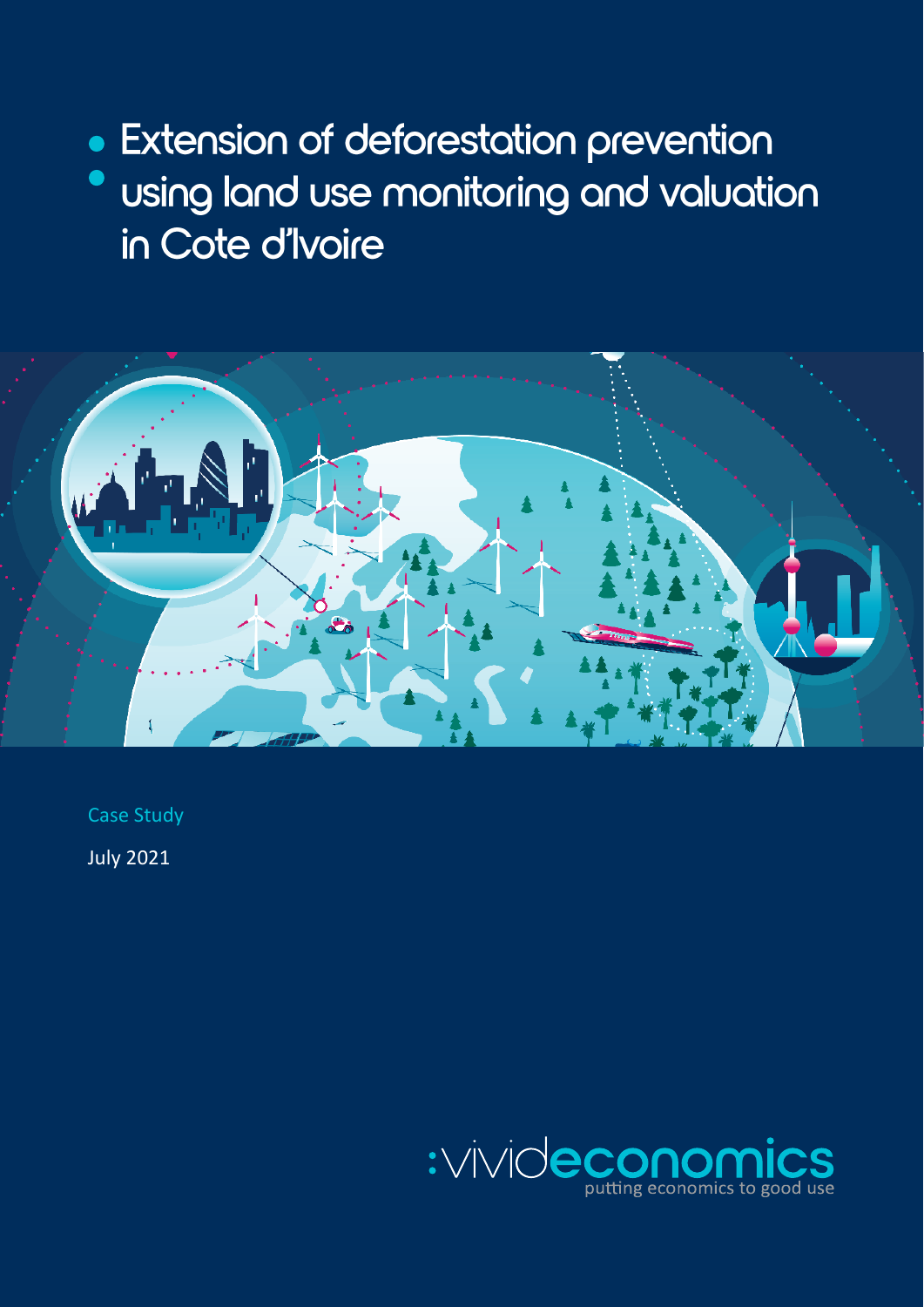# **Contents**

| $\overline{4}$ |  |
|----------------|--|

# List of tables

# List of figures

| Figure 3. The deforestation risk index provides users with information on the likelihood of a forested |  |
|--------------------------------------------------------------------------------------------------------|--|
|                                                                                                        |  |
|                                                                                                        |  |

# List of boxes

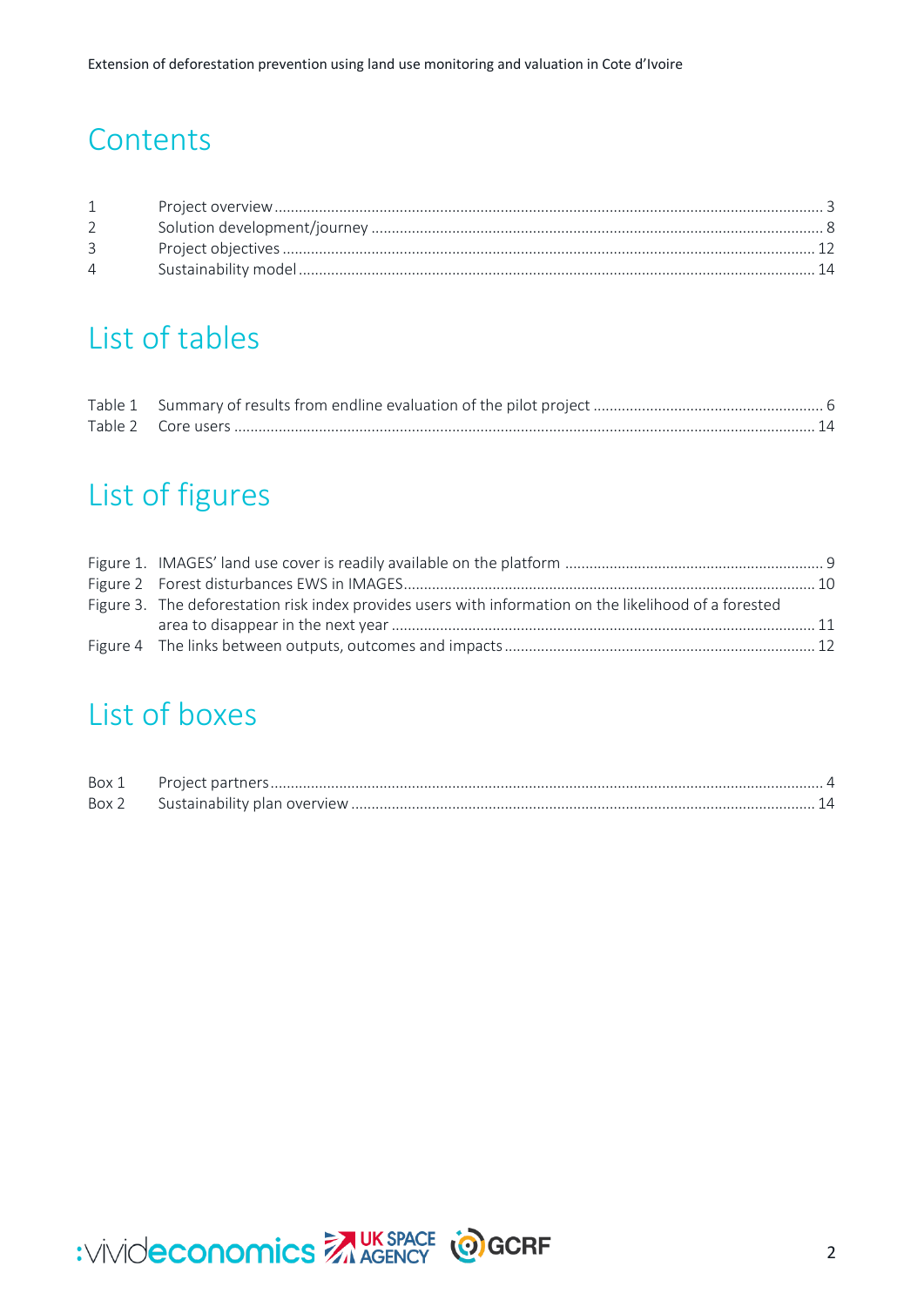# <span id="page-2-0"></span>1 Project overview

### **Context**

Cote d'Ivoire has one of the highest levels of deforestation in sub-Saharan Africa. Its forest cover decreased from 16 million ha in 1900, to 7.8 million ha in 1990, 5.1 million ha in 2000, and 3.4 million ha in 2015 (SEP-REDD, 2016). According to these estimates, more than 80% of the forest disappeared during the last century, at an average rate of 250,000 ha per year, a rate which persists recent years.

Agricultural expansion, and the exponential growth of export crops in particular, has been the main driver of deforestation in Côte d'Ivoire. In 1969, agricultural land had expanded into 5.5 million ha of forest areas. Today, this has grown to 12 million ha. Currently, primary forests and plantations represent a small part of the total forest cover – 6% and 3% respectively. Most of the remaining forest cover is composed of natural modified forests (91%) (Climate Investment Funds, 2016). 1

In 2019, primary forest accounted for only 9%, 3,05 million hectares, of Côte d'Ivoire. In comparison, it accounted for 15% of Côte d'Ivoire's territory in 1986.<sup>2</sup> The 2019 land use inventory performed by the project team recorded 3,05 million hectares of primary forest, most of which is highly fragmented. Comparable figures for commodity crops are 2,8 million hectares of cocoa and 1,6 million hectares of cashew.

### According to the Government of Côte d'Ivoire, the prominent direct causes of deforestation at the national level are:

- expansion of extensive agriculture (62%);
- uncontrolled exploitation of forests, especially in classified forests, but also to a lesser extent in protected areas (18%);
- infrastructure extension (10%);
- gold mining (8%);
- forest fires  $(2\%)$ .<sup>3</sup>

The decreasing amount of land covered by forests has affected ecosystems, with negative impacts on soil productivity, water provision, carbon storage and carbon sequestration. Additionally, it has dramatically reduced biodiversity.

### Project Summary

The Project uses satellite imagery with advanced spatial analysis and economic valuation tools, and the development of natural capital accounts to map and quantify the economic and ecological value of land. It has three main components:

● a national land-use inventory that classifies and differentiates physical surface cover types in space. The land use inventory offers a substantial improvement in spatial and temporal resolution as well as overall utility compared to the maps and the tools currently used in Côte d'Ivoire.

<sup>&</sup>lt;sup>3</sup> [https://www.nitidae.org/files/b24e760c/161216081210\\_161214\\_analyse\\_facteurs\\_def\\_deg\\_ci\\_rapport\\_final.pdf](https://www.nitidae.org/files/b24e760c/161216081210_161214_analyse_facteurs_def_deg_ci_rapport_final.pdf)



<sup>&</sup>lt;sup>1</sup> Natural modified forests are forests which have been disturbed at some point.

<sup>2</sup> Food and Agriculture Organisation and SEP-REDD+. (2015). Données forestières de base pour la REDD+ en Côte d'Ivoire. <http://www.fao.org/3/ai8047f.pdf>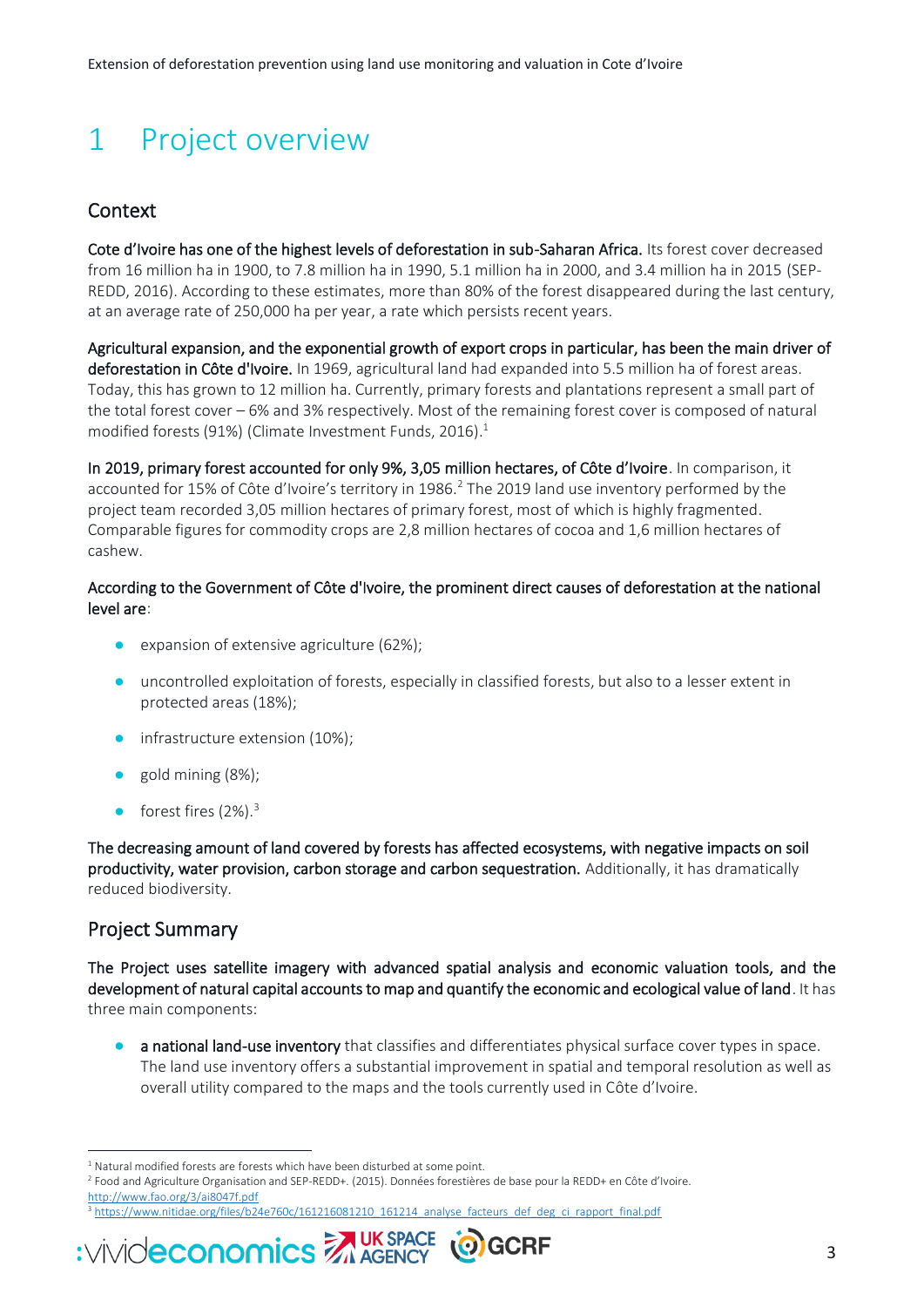- a national natural capital valuation framework which identifies areas most at risk of deforestation ('deforestation risk index') and quantifies the social value of land use services by combining land use inventories with natural capital valuation. This helps policymakers to take informed land use management decisions that consider the social costs and benefits of different options.
- a national forest disturbances early warning system (EWS), which helps to build effective governance through a fortnightly forest disturbance warning system, based on radar images. This improves detection of illegal activities and enables timely enforcement on the ground, helping to limit total tree loss and improve control of forest resources by preventing further expansion. It is a key element of deforestation prevention since widespread deforestation generally starts from small-scale disturbances, whose early detection would assist the relevant authorities in making timely and more effective interventions. It also supports a more evidence-based strategy for forest protection to be developed at regional and national level.

The Project is a geographic expansion of 'Deforestation prevention with land use monitoring and valuation in Cote d'Ivoire' from the Emissions Reduction Programme Region (ERP) region in the South West of Côte d'Ivoire to the whole of Côte d'Ivoire. Between 2017 and 2019, Vivid Economics created a tool (IMAGES), comprised of a land use inventory, a natural capital valuation framework, and an EWS for the ERP in the South West of Cote d'Ivoire ('pilot project'). The tool created during the pilot project, is currently being used by different stakeholders involved in Côte d'Ivoire's forests. The endline evaluation of the pilot project concluded that IMAGES had contributed to avoiding 3,342 hectares of deforestation and that 7 people were using the tool for direct forest management, and a further 12 people in 6 different organisations where regularly using the tool. However, many of these stakeholders have national mandates and a regional tool limits its potential utilisation and hence the potential impact. Therefore, the Project expanded IMAGES to the whole of Côte d'Ivoire, in order to have the most effective tool to reduce deforestation.

The key partners for the project are Vivid Economics, RSAC and Capitaine Kouman. Vivid Economics leads the work and is responsible for natural capital valuation tool, as well as the integration of the tool and approaches into policy decision making. RSAC specialises in processing satellite imagery while Capitaine Kouman is the project's representative in Cote d'Ivoire. In the pilot project, IMPACTUM, a local NGO, was the project's representative and were replaced by Capitaine Kouman, who has a deeper understanding of forestry policy, for the extension.

### <span id="page-3-0"></span>Box 1 Project partners

## :vivideconomics

spanning public policy and support for commercial decision making with a broad, international focus. Vivid has developed and applied innovative approaches to value ecosystem services and natural capital that have led to better decisions about land management. Our analysis of the interface between policy and natural capital is amongst the best in the world. We apply robust economic analysis and have expertise in cutting-edge modelling techniques to value natural capital.

Vivid Economics is a strategic economics consultancy

Capitaine Kouman is an expert in Côte d'Ivoire forest policy and mapping through his work as a civil servant in the MINEF (Ministry of Water and Forests) and his academic experience working with remote-sensing data.



Remote Sensing Applications Consultants Ltd (RSAC) has been working internationally on the research and development of Earth Observation applications for more than 30 years with funding from the European Space Agency, EU and UK Government. Interest is currently focussed on the exploitation of game-changing

developments in the availability of Copernicus satellite data and cloud-based analysis tools. The company achieves successful outcomes working closely with users to address very specific

# WINDECONOMICS MUKSPACE COGCRF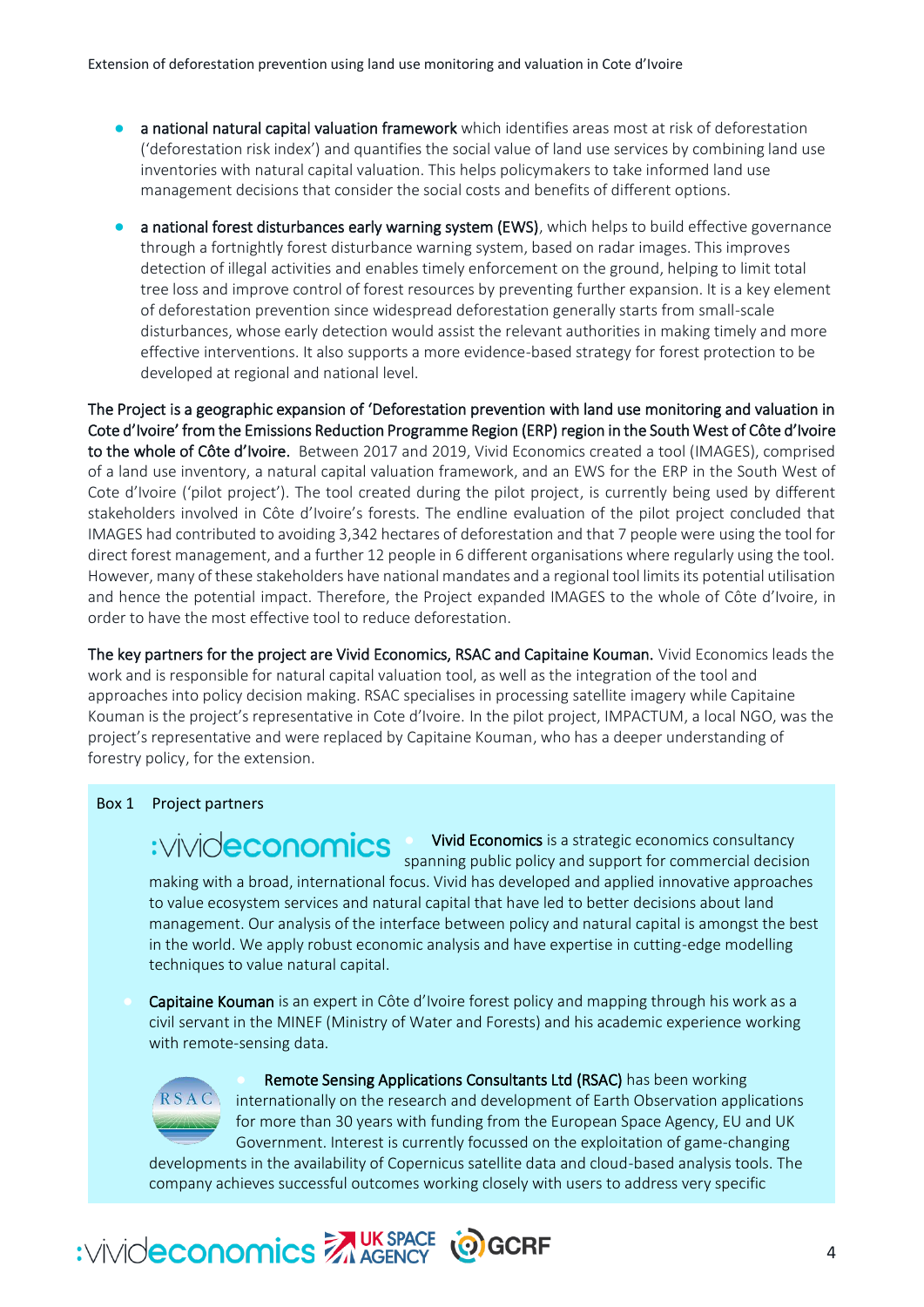requirements, helping to develop solutions that can in future be operated independently. UKSA IPP funding is particularly important in furthering these international activities.

The Ministry of Planning and Development is in charge of maintaining the IMAGES tool. As the Ministry is in charge of maintaining the tool, it updates the online platform every 12 days, it also answers queries about the tool from other stakeholders.

The project is funded by the UK Space Agency's International Partnership Programme (IPP). The UK Space Agency's International Partnership Programme (IPP) is an award-winning >£150 million space for sustainable development initiative which utilises the UK space sector's capabilities in satellite technology and data services to deliver measurable and sustainable economic, societal and/or environmental benefits in partnership with developing countries. Since 2016, IPP has grant-funded 43 projects in 47 countries across Africa, Asia-Pacific and Latin America to develop space-based solutions which tackle global development challenges such as climate and disaster resilience, food security, maritime issues, disease forecasting, and improving access to financial services, whilst facilitating new trade opportunities for the UK space sector.

IPP is funded from the Department for Business, Energy and Industrial Strategy's (BEIS) Global Challenges Research Fund (GCRF). This £1.5 billion Official Development Assistance (ODA) fund supports cutting-edge research and innovation on global issues affecting developing countries. ODA-funded activity focuses on outcomes that promote long-term sustainable development and growth in countries on the OECD Development Assistance Committee (DAC) list. IPP is ODA compliant, being delivered in alignment with UK Aid Strategy and the United Nations' (UN) Sustainable Development Goals (SDGs).

### Impact

The Project was found to be highly relevant and effective. IMAGES clearly supports current national policies, as well as contributing to new policies. Stakeholders in the private sector, NGOs and the government have explicitly committed to using IMAGES as the Cocoa and Forest Initiative's forest monitoring system and of REDD+ process with the World Bank. Most of the targets set out in the logframe, have been achieved and in some instances greatly surpassed, demonstrating the effectiveness of the Project.

Although it is too soon to estimate the impact in terms of avoided deforestation, the project has been found to have a big impact on beneficiaries. It has truly started a decade-long structural change in the forestry sector of which it will only be possible to see the full extent of change in future years. The Project is set up to be sustainable, the upkeep of the tool has been successfully done by the Ministry of Planning and Development (MPD) and stakeholders are using it independently.

More precisely, the Project outputs have allowed policy makers to design more precise and targeted policies. IMAGES has enabled a better understanding of land use and land use changes which has helped MINEF start a forest conservation programme in rural areas. It is also able to make an efficient use of its Special Intervention and Surveillance Brigade (BSSI) to support regional teams, and to request financing to purchase drones. The Ivoirian Parks and Reserves Office (OIPR) is now able to formulate outreach programmes by targeting villages that are near deforestation hotspots.

There is a greater sense of accountability in the forestry industry. MINEF is now able to require results after disseminating information on alerts and hold the Forest Development Society (SODEFOR) accountable by enquiring on the unsatisfactory results in gazetted forests. NGOs such as Wild Chimpanzee Foundation have used IMAGES to push SODEFOR to carry out verification missions. The SEP-REDD has finally accepted to use IMAGES as part of its Monitoring, Reporting and Verification (MRV) infrastructure. Earth has also raised awareness on the deforestation trends after launching their Cocoa Accountability platform based on IMAGES data. As a result, the private sector companies have decided OIPR to improve their traceability system, and Cocoa and Forest Initiative decided to adopt IMAGES to materialise its commitments.

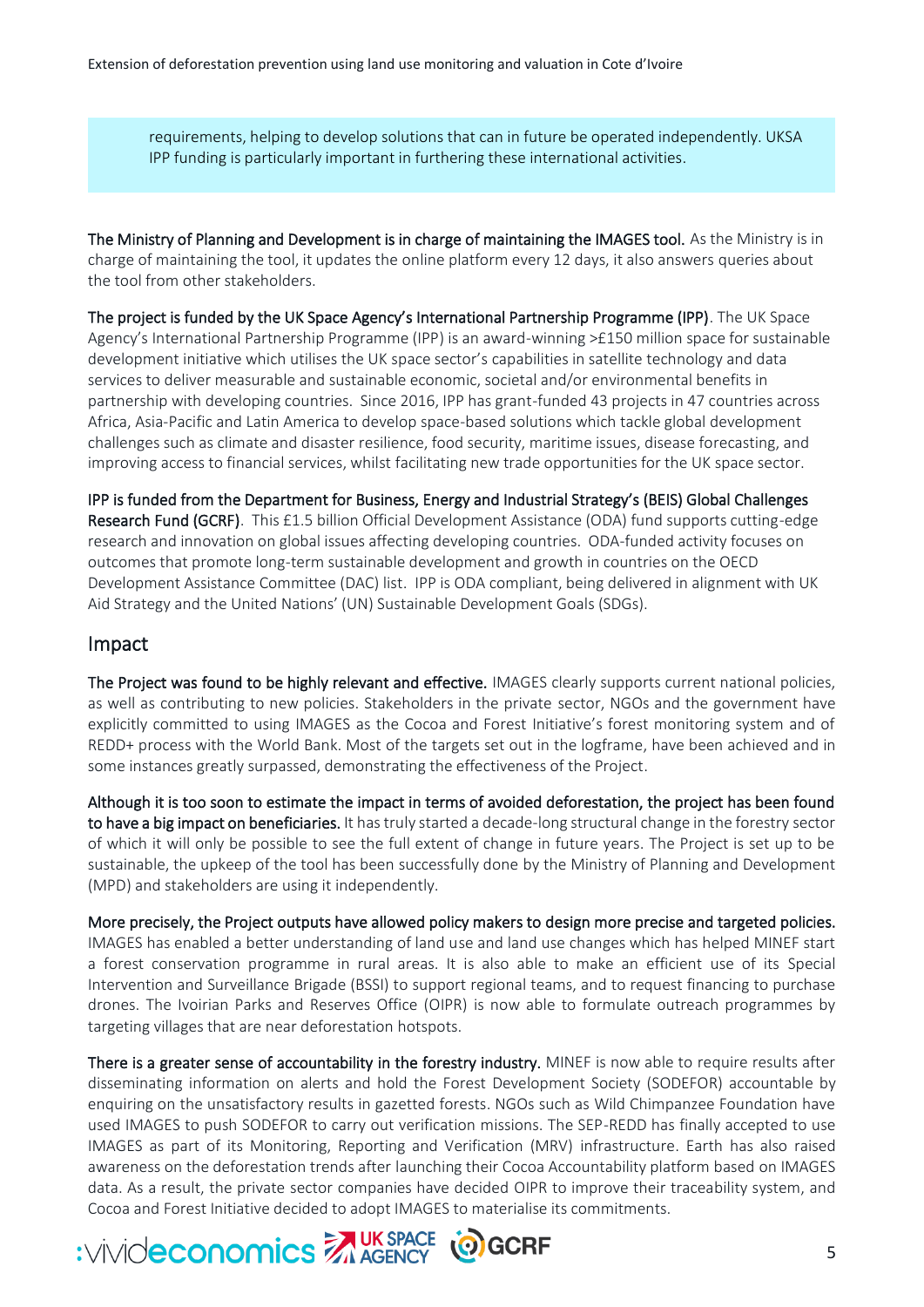IMAGES is currently being used by 40 different organisations. A wide range of government agencies are currently using IMAGES, alongside civil society organisations. More importantly, with the Cocoa and Forest Initiative adoption of IMAGES, 35 private companies are starting to use IMAGES by overlaying it with their supply chain maps to ensure deforestation free cocoa. Over the course of the Project, different government stakeholders carried out 18 missions to verify causes of deforestation alerts and prevent further losses.

The Project has been efficient throughout. It has been a cost-effective way of achieving the outcomes and outputs set out in the logframe. Each deliverable was delivered in line with the budget allocated.

### Over the course of the Project and through stakeholder interviews the project management team has drawn out a number of good practices that they will keep doing and recommend for other projects:

- including stakeholders at all stages of the project;
- having regular in-country engagement;
- building in-depth relationships with key individual stakeholders;
- involving the UK Ambassador to Cote d'Ivoire;
- creating hard deadlines for local stakeholders to push things forward;
- sending monthly newsletters;
- tailoring workshops to the audience;
- developing a technical tool that is easy to use and maintain.

### Impact of the pilot project is summarised in [Table 1.](#page-5-0)

| Outcome / Impact                                                                                | Indicator                                                                                                    | <b>Target</b> | <b>Result in March</b><br>2021 |
|-------------------------------------------------------------------------------------------------|--------------------------------------------------------------------------------------------------------------|---------------|--------------------------------|
| <b>Impact 1:</b> avoided deforestation in<br>Côte d'Ivoire                                      | Deforestation avoided in<br>hectares                                                                         | <b>NA</b>     | NA <sup>4</sup>                |
| <b>Outcome 1:</b> anticipate and prevent<br>deforestation                                       | Coverage of patrolling teams<br>$(%$ ha)                                                                     | 50%           | 70%                            |
| <b>Outcome 2: prioritise areas for</b><br>conservation                                          | IMAGES used in a conservation<br>strategy                                                                    | <b>Yes</b>    | Yes                            |
| <b>Outcome 3: enhance supply chain</b><br>traceability                                          | IMAGES used in private sector<br>processes to look at<br>deforestation risk of where<br>they are buying from | Yes           | Yes                            |
| <b>Outcome 4: increased capacity of</b><br>organisations and people in using<br>space expertise | Individuals and organisations<br>using the tool                                                              | 39            | 51                             |

#### <span id="page-5-0"></span>Table 1 Summary of results from endline evaluation of the pilot project

<sup>4</sup> There is not enough data to compare to the 2019-2020 reference scenario.

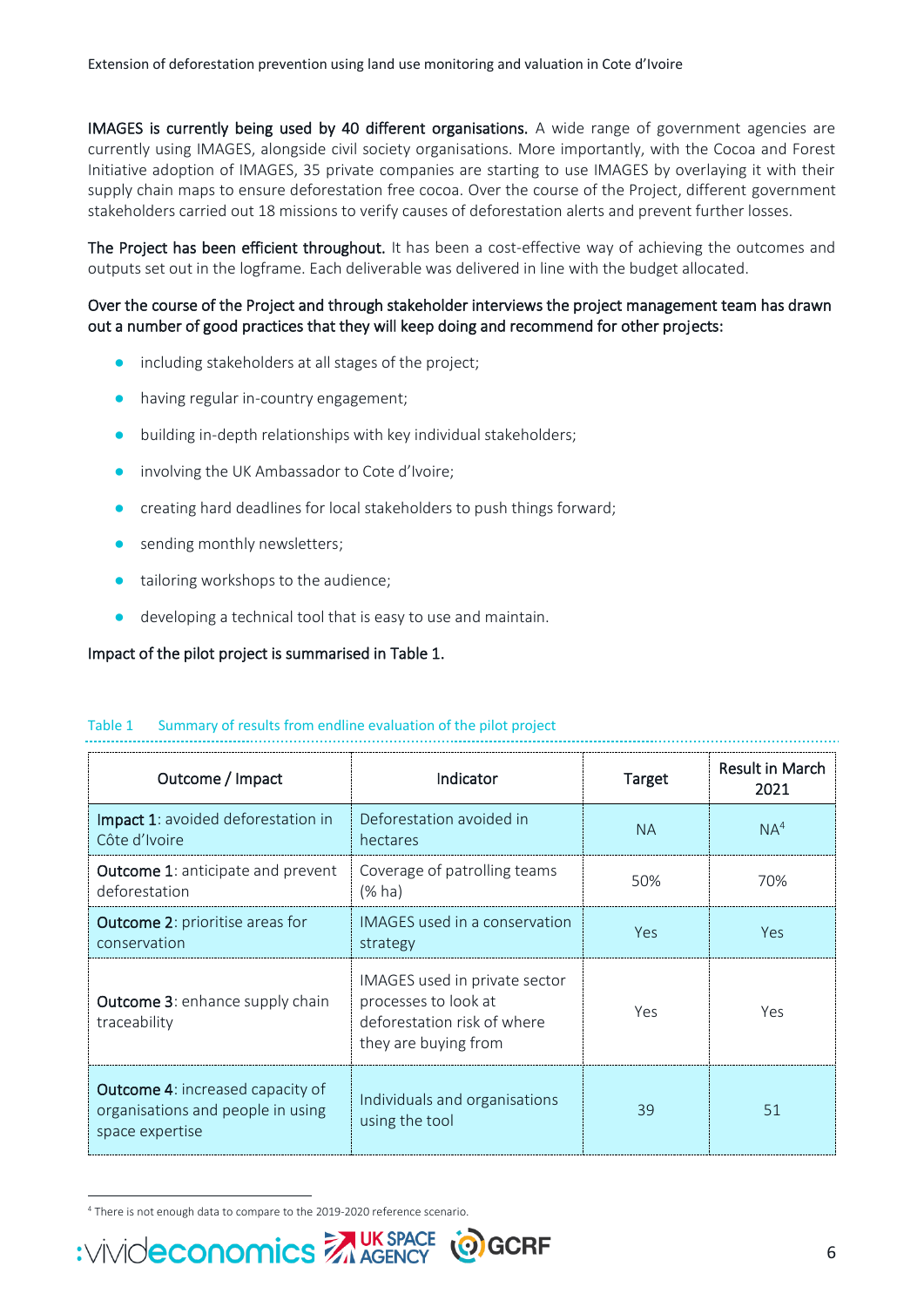Extension of deforestation prevention using land use monitoring and valuation in Cote d'Ivoire

#### Source: Vivid Economics

The pilot project was also assessed more generally on questions relating to the efficiency, effectiveness, relevance and sustainability; and was found to be highly relevant and effective, impactful and sustainable, and efficient throughout. IMAGES clearly supported current national policies, as well as contributing to new policies. Stakeholders in the private sector, NGOs and the government are using the tool. The targets set out in the logframe, were achieved and in some instances greatly surpassed, demonstrating the effectiveness of the project. In the pilot project area, deforestation rates were smaller than in previous years, suggesting that the pilot project contributed to avoiding more forest loss than expected, and has had a big impact on the people and organisations involved. It has truly started a structural change in the forestry sector of which it will only be possible to see the full extent of change in future years. The pilot project is set up to be sustainable, the upkeep of the tool has been successfully done by the MPD and stakeholders are using it. It has also been a cost-effective way of achieving the outcomes and outputs set out in the logframe. Each deliverable was delivered in line with the budget allocated, sometime including additional pieces of work not included in the original plan.

### The overall aim of the project is to reduce deforestation which in turn would lead to a positive impact on the following SDGs:

- Goal 13: Take urgent action to combat climate change and its impacts
- Goal 15: Protect, restore and promote sustainable use of terrestrial ecosystems, sustainably manage forests, combat desertification, and halt and reverse land degradation and halt biodiversity loss
- Goal 6: Ensure availability and sustainable management of water and sanitation for all
- Goal 2: End hunger, achieve food security and improved nutrition and promote sustainable agriculture

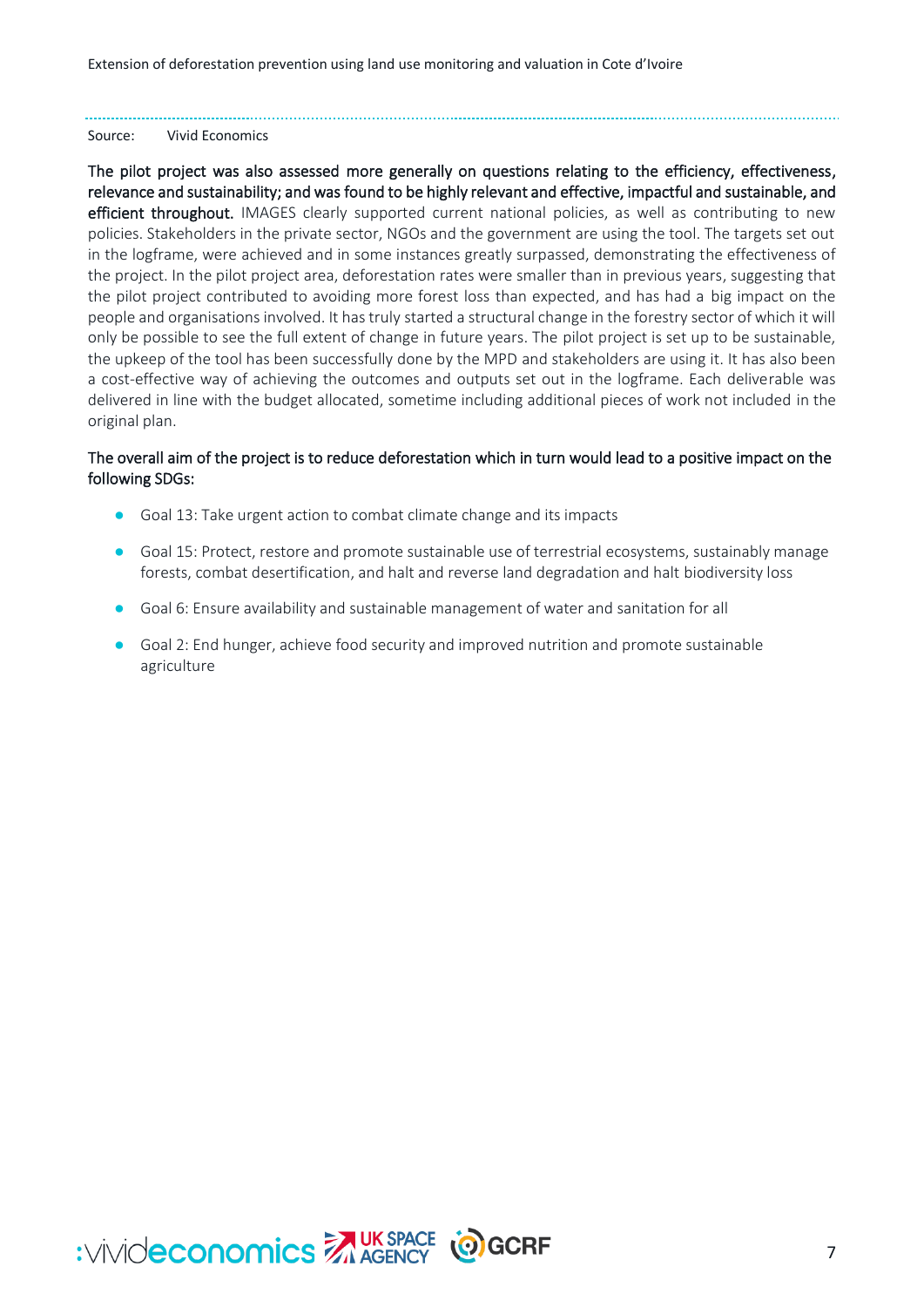# <span id="page-7-0"></span>2 Solution development/journey

From the outset, the project placed emphasis on stakeholder engagement and iterative consultation. Before the start of the project, the team identified the key stakeholders involved in forestry and cocoa-related activities that could benefit from a land use planning tool focusing of forest cover monitoring. The kick-off meeting took place in Abidjan, where the team presented a detailed work plan, covering the proposed methodology and activities, as well as ideas for the platform design to the selected stakeholders. The kick-off phase allowed them to establish their expectations from the project.

To ensure that the solution was built iteratively, the team visited Côte d'Ivoire approximately every six weeks to meet with local stakeholders, except since the start of the pandemic. These visits served to update stakeholders on the progress of the tool, demonstrate latest IMAGES features and follow-up on the training stakeholders had received. They also enabled stakeholders to provide feedback on the Project and the tool, and providing an indication on whether the tool was being appropriated. The feedback would then be incorporated to the technical work, when feasible. For example, the deforestation risk index was elaborated off the basis of stakeholder feedback. Building on such stakeholder feedback, the team built and tested the solution in an iterative manner. During the pandemic, meetings took place on Zoom and in person via Vivid Economics' local consultant, Capitaine Kouman.

The final output (IMAGES), is soon to be handed over in a formal ceremony with all key stakeholders. After having transferred source codes and methodologies to key stakeholders during capacity building workshops, the tool is expected presented at the official handover ceremony, with the Minister of Planning and Development. The team is also expected to publish its third report on State and Trends of deforestation in Côte d'Ivoire, which analyses the data created by the project assess the latest forest loss trends across administrative regions and protected areas. Past reports have been widely used as example of the tool's different end-uses. 5

The final technical solution is an online interactive platform in which users can visualise and overlay different land use layers, from land use classification to early warning system and a deforestation risk index. The online platform, called IMAGES, allows user to visualise the different layers created throughout the project, with the help from local stakeholders:

1. Land use inventory that classifies and differentiates vegetation across space. The land-use inventory was produced by RSAC and classifies and differentiates physical surface cover types in space. The land use inventory offers a substantial improvement in spatial and temporal resolution as well as overall utility compared with maps currently used in Côte d'Ivoire. The inventory is now part of IMAGES.

<sup>5</sup> <https://www.vivideconomics.com/wp-content/uploads/2020/07/State-and-Trends-of-Deforestation-in-CdI-1.pdf>



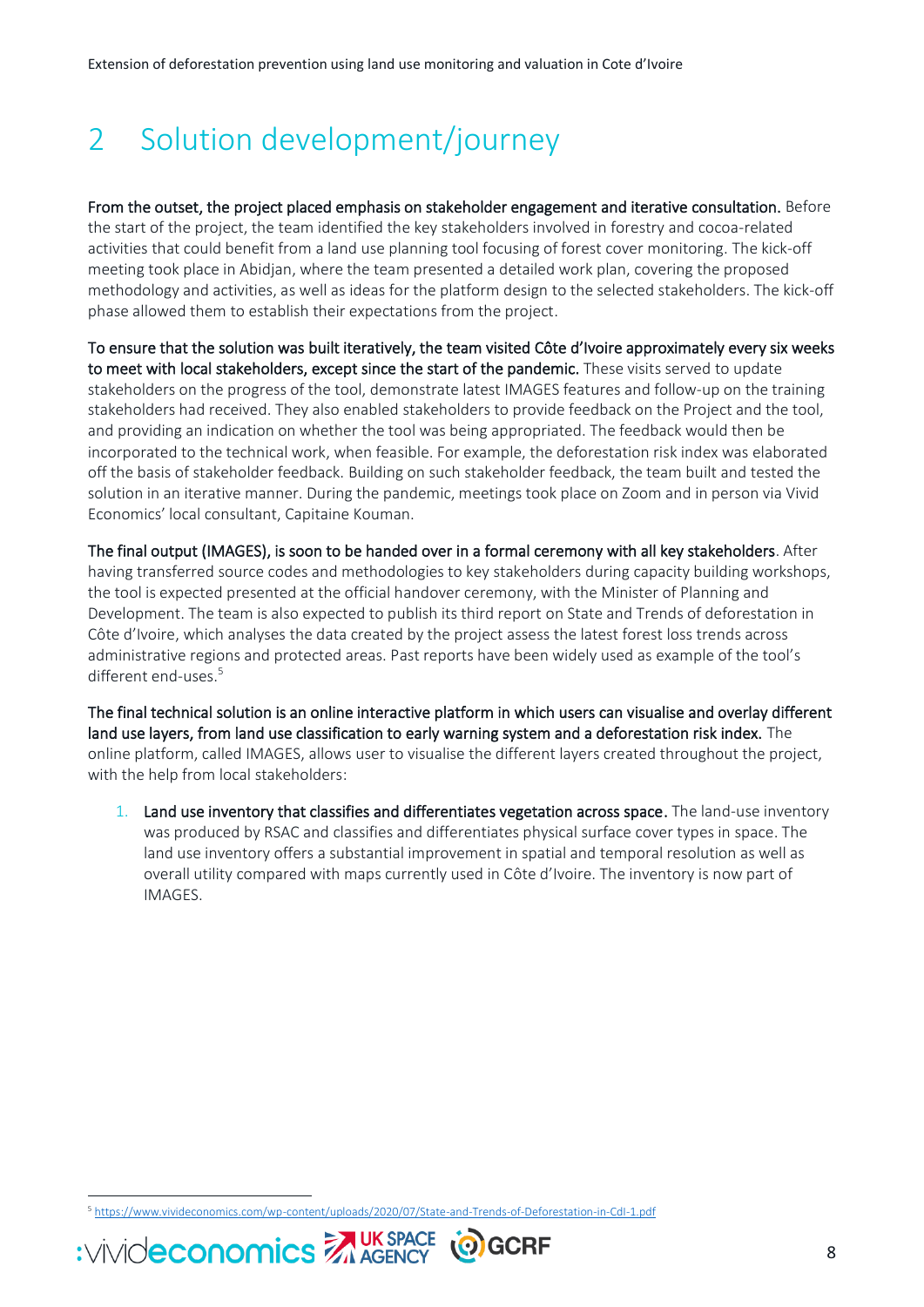

<span id="page-8-0"></span>

#### Source: Vivid Economics

2. Forest disturbances early warning system (EWS), which helps to build effective governance through a fortnightly forest disturbance warning system, based on radar images. The resultant change maps improve detection of illegal activities and allow timely enforcement on the ground, helping to limit total tree loss and improve control of forest resources by preventing further expansion. It is a key element of deforestation prevention since widespread deforestation generally starts from smallscale disturbances, whose early detection would assist the relevant authorities in making timely and more effective interventions. The EWS is available under different forms depending on the type of actor that is using it and their technical expertise. In order to facilitate field work and reduce the number of manipulations, agents on the ground can use EWS as a GPX file for direct input in their GPS. For policy makers, EWS data is available as statistical reports on the platform or in .csv. For remote sensing experts, EWS is available as a raster.

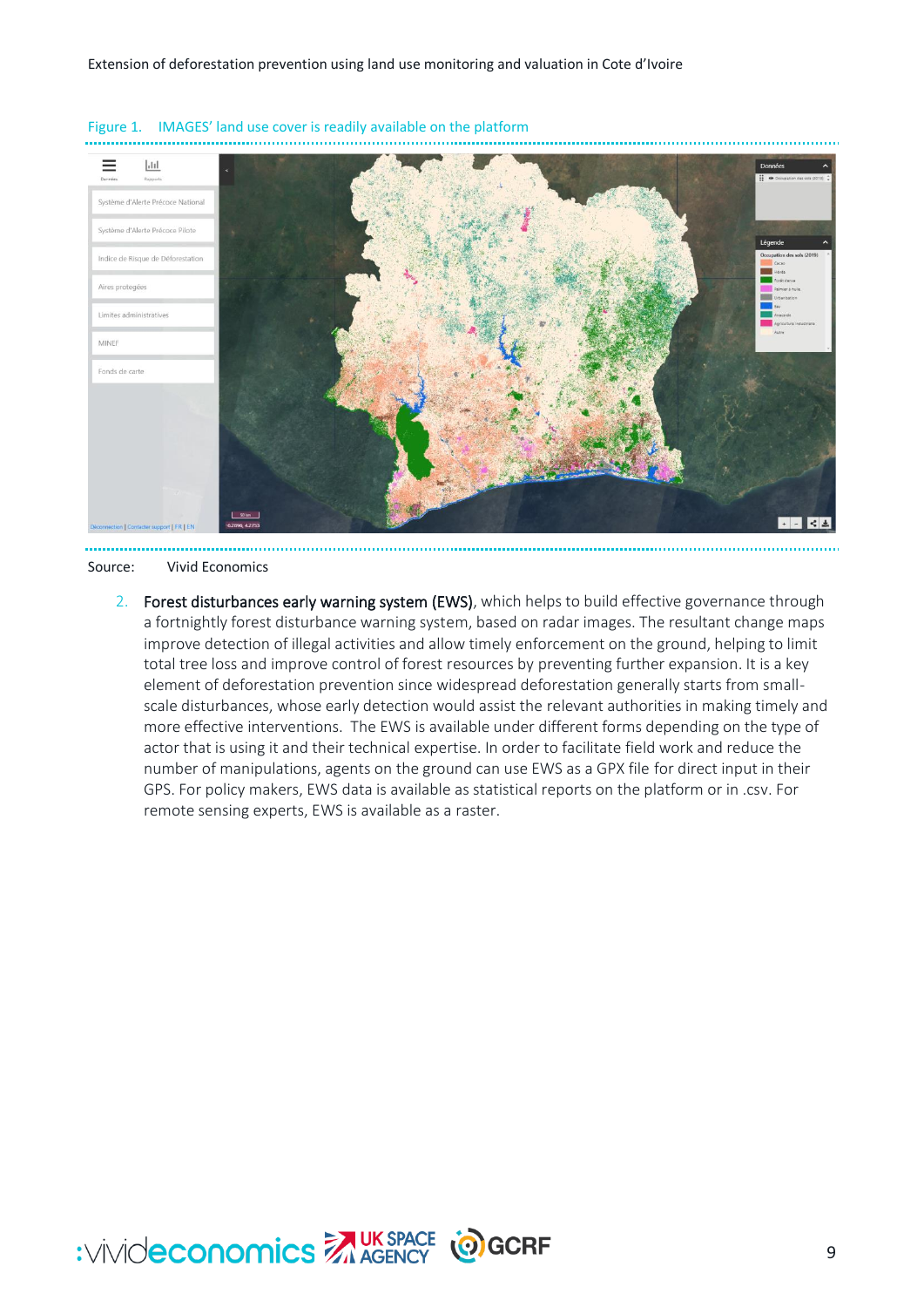<span id="page-9-0"></span>Figure 2 Forest disturbances EWS in IMAGES

### $\equiv$  $|$ -lil ne d'Alerte Précoce Nation 0 ± Perturbations du couvert  $\bullet$ stier national  $5/6/2011$  $DEO$  $O<sup>20/03</sup>$ Système d'Alerte Précoce Pilote Indice de Risque de Défor Aires protegées Limites administratives MINER Fonds de carte  $2 +$

Note: Red dots show where deforestation alerts have been recorded since June 2019 Source: Vivid Economics

3. The Deforestation Risk Index (DRI) identifies areas with high risk of deforestation in the next year. It embeds a machine learning model trained on a combination of deforestation data from the pilot Early Warning System (EWS), the national EWS and several Earth Observation features. The DRI estimates from previous deforestation trends the expected share of deforested area on every 100m x 100m cell of Ivory Coast in 2021. The main drivers of deforestation are some terrain and climatic characteristics that are time invariant and previous deforestation patterns. We exploit the time series of deforestation in South West Ivory Coast to estimate the likelihood of future deforestation based on past events. Using then the national observed disturbances for the year 2020 as inputs for the trained model, we estimate the expected deforestation in 2021.

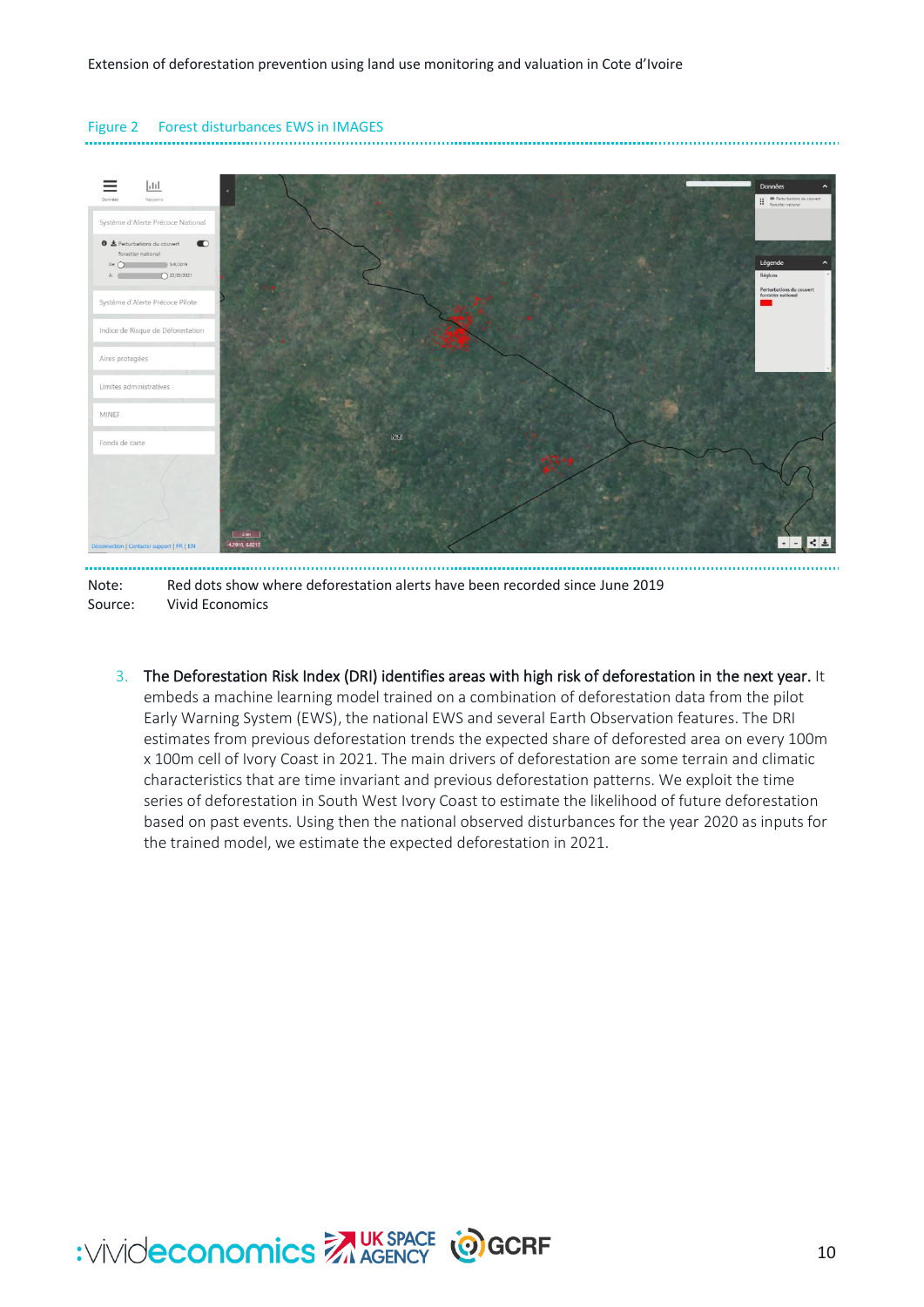<span id="page-10-0"></span>Figure 3. The deforestation risk index provides users with information on the likelihood of a forested area to disappear in the next year



Source: Vivid Economics

 $\sim$ 

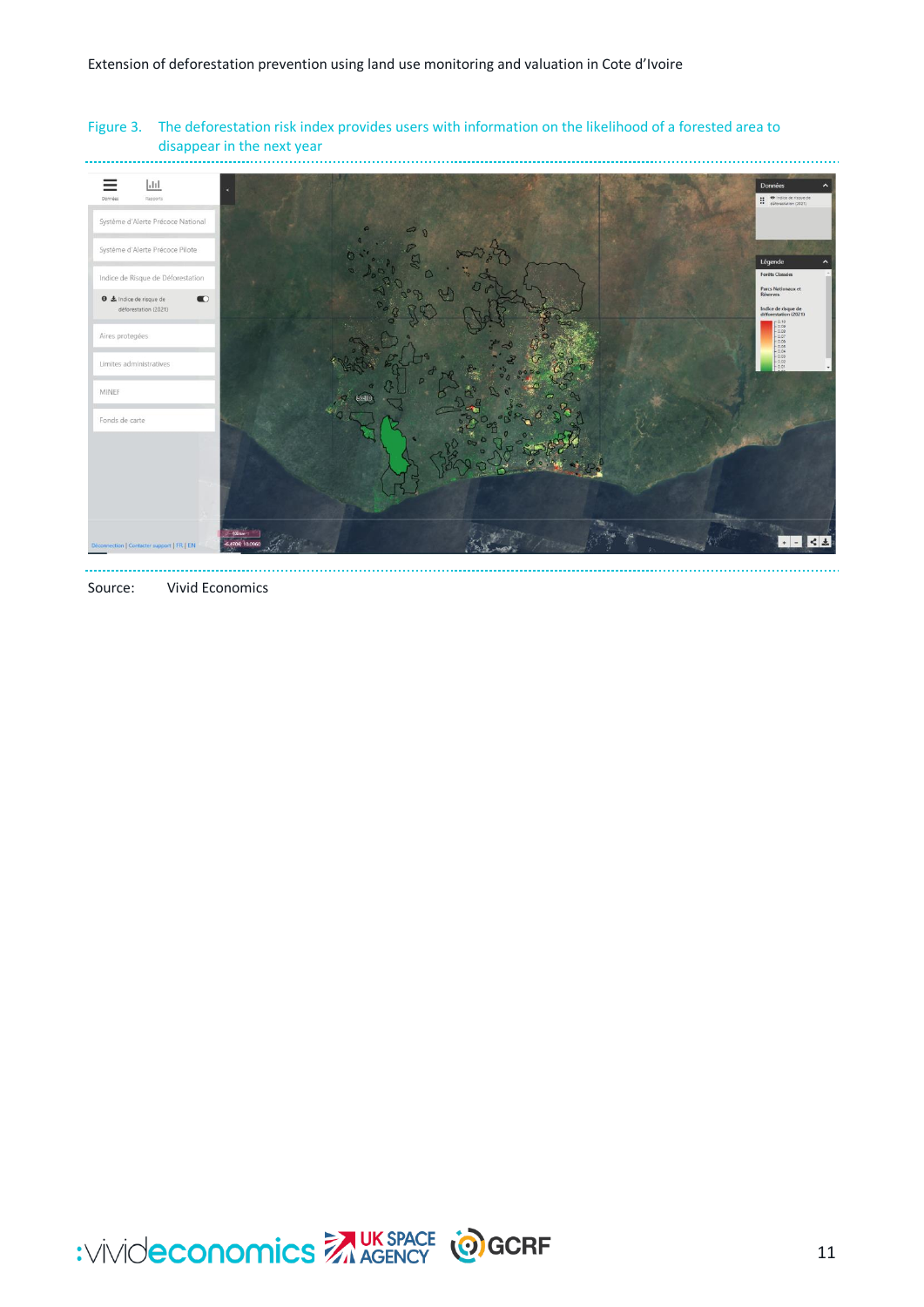# <span id="page-11-0"></span>3 Project objectives

The project's original aims were to avoid deforestation, the way in which this was achieved is summarised in [Figure 4 a](#page-11-1)nd described below.



<span id="page-11-1"></span>

Source: Vivid Economics

The consortium produced maps, trained partners to update and use them and assisted partners in securing funds to sustain the tool (Outputs 1, 2, 3, 4 and 5). The consortium delivered three sets of layers: a land use inventory, an early warning system and two analytical layers which facilitate land use planning. These tools built on one another. The specifications of this land use inventory (Output 1) were designed to fit into the analytical layers (Output 2) and together they complemented the forest disturbance early warning system (Output 3). The early warning system was delivered in December 2019 (Output 3). The land use inventory was delivered in March 2020 (Output 1). The analytical layers were delivered in September 2020 (Output 2). In addition to the Early Warning System workshop in January 2020, the consortium will organise at least two other workshops to help key partners use Outputs 1-3 and replicate them (Output 4). The workshops will take place in Q1 2020. In addition, the consortium will assist the Ministry in charge of hosting the tool in applying for funding. The consortium to helped the Ministry submit two funding proposals: one to the Government itself and one to an international institution (Output 5).

Training and fundraising support (Output 4 and 5) ensured that the layers produced by the consortium (Output 1-3) were efficiently used, thereby enabling the international partners to change their activities and behaviours (Outcome 1-4). Partners' increased capacity in the use/creation of remote sensing data for their activities (Outcome 4) was key to ensure that Outcomes 1-3 were successfully achieved. Increased capacity provided partners with better evidence base for decision making (Outcome 1-3). For example, the deforestation risk index (Output 2) and the early warning system (Output 3) combine to offer enhanced capacities to partners in anticipating and preventing deforestation (Outcome 1). The land use inventory (Output 1) and the early warning system (Output 3) can be used to prioritise areas for conservation (Outcome 2). These two use cases will, in turn, enhance supply chain traceability (Outcome 3). Combined with training (Output 4) fundraising assistance (Output 5) ensured that the Outcomes 1-4 continue to be delivered beyond the project's lifetime.

The change in the behaviours, activities or outputs of partners contributed to achieving the impact targets of this project (Impacts 1, 2 and 3). The more active steps were taken to tackle deforestation, incentivise conservation of remaining forests and enhance supply chain traceability (Outputs 1-3); the more the tool

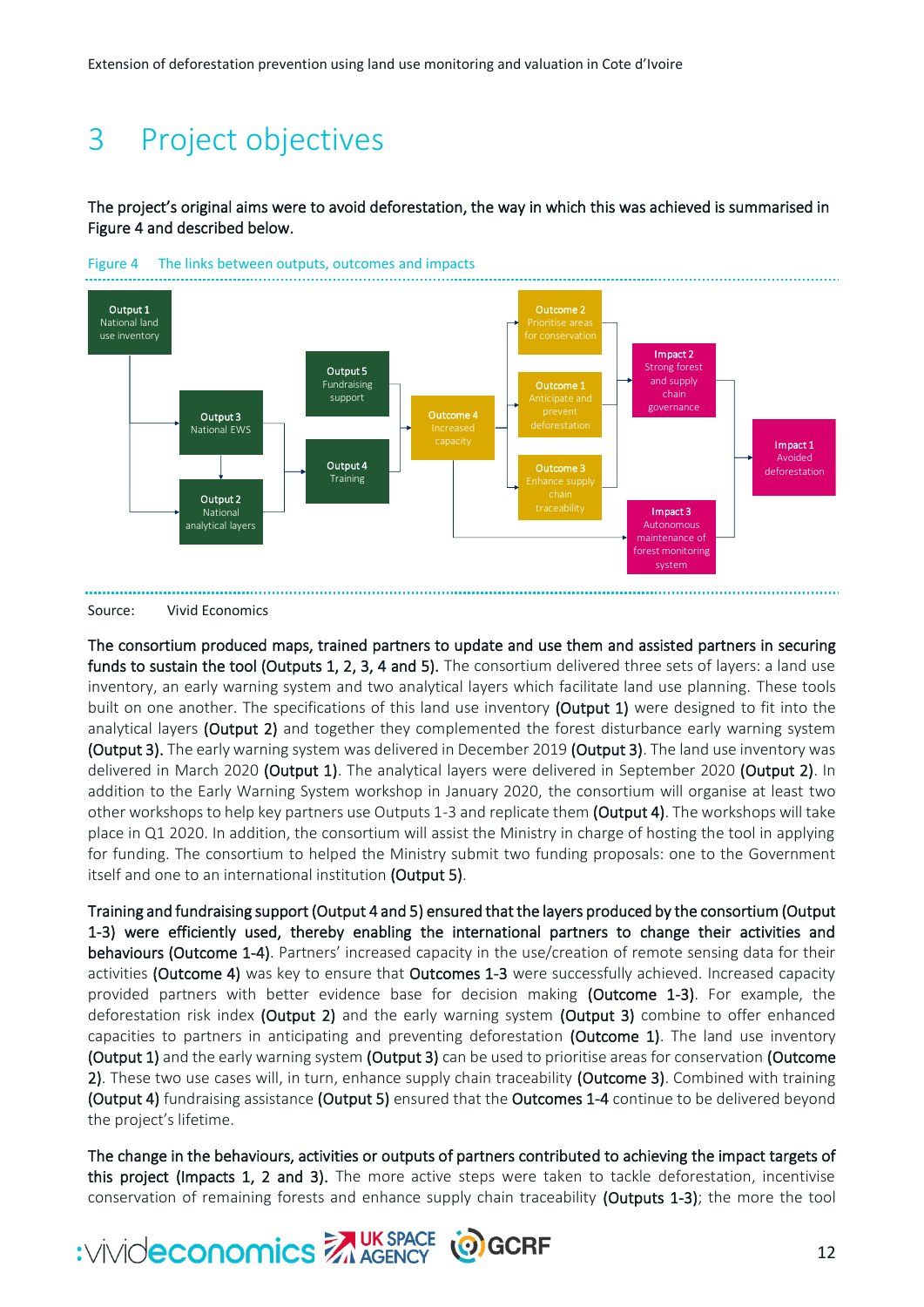contributed to the creation of a strong forest and supply chain governance (Impact 2). In parallel, increased capacity to use and create new information, and to request funding (Outcome 4) ensured the autonomy and sustainability of a forest monitoring system (Impact 3). Combined, Impact 2 and 3 led the partners to reduce deforestation in the country (Impact 1).

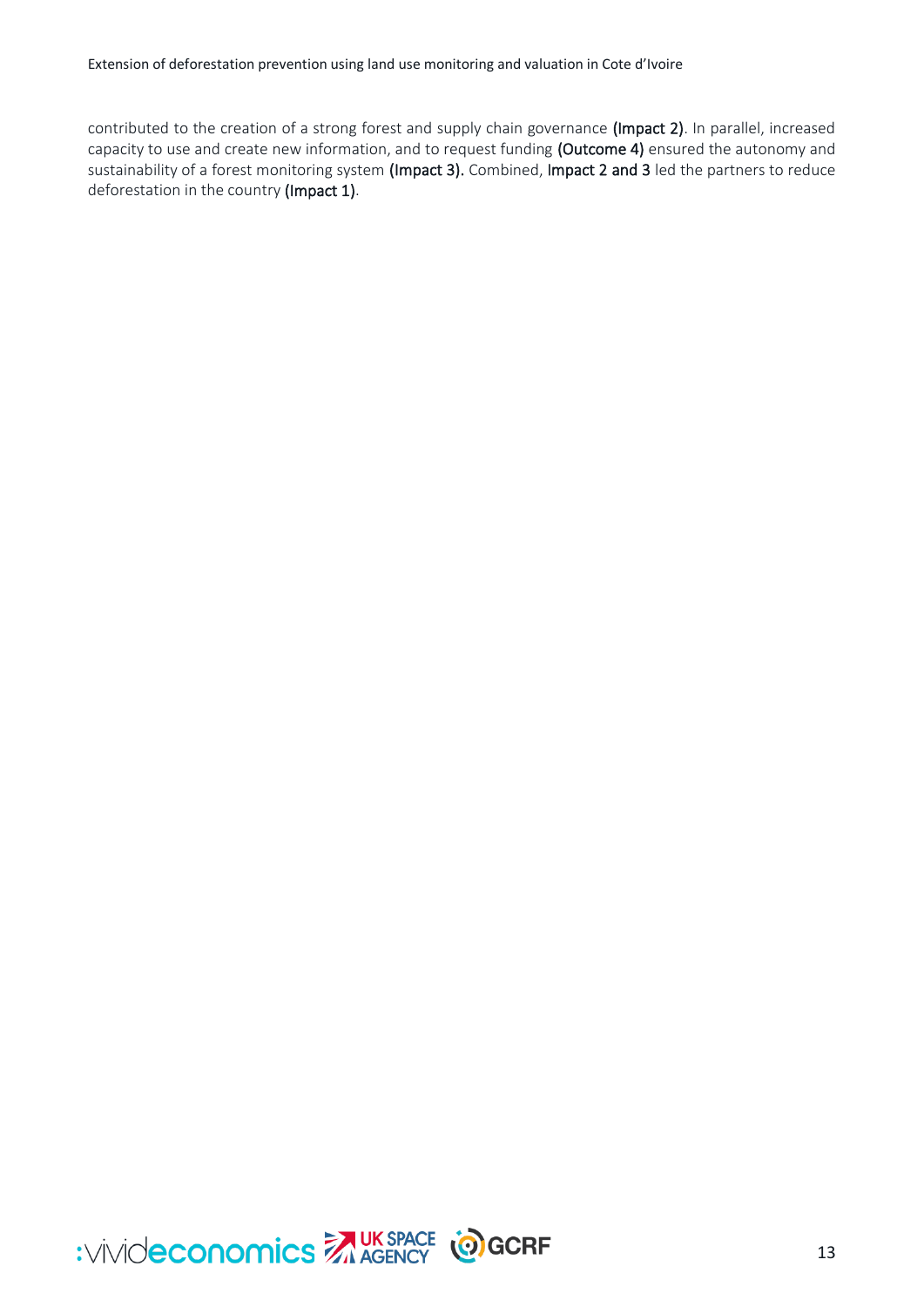# <span id="page-13-0"></span>4 Sustainability model

#### <span id="page-13-2"></span>**Box 2 Sustainability plan overview**

- 1. The national land use inventory, the national analytical layers and the national EWS are provided through the on-line platform ('IMAGES'), royalty-free for the Ivorian Government, the main user, as well NGOs and civil society organisations;
- 2. Vivid Economics has built capacity within the Ivorian Government through workshops to enable them to maintain and/or upgrade the outputs with or without our help as they wish once the funding is over;
- 3. Vivid Economics is supporting the Ivorian Government in seeking external funds to cover ongoing costs; and
- 4. Vivid Economics is aiming to secure contracts with the private sector for the use of IMAGES.

The tool is hosted within the Ministry of Plan and Development (MPD), who is responsible for the maintenance and/or upgrade of the outputs and interface. The SEP-REDD has also been granted access to code and processes of the Early Warning System (Output 3), which was a requirement for it to use the tool for official data.

The other government departments / agencies and NGOs only have access to IMAGES and its data. Each institution has its own account to access IMAGES, and it can add its own data layers by placing a request to the Ministry of Plan and Development. All core users are detailed in [Table 2](#page-13-1) below.

| <b>Type</b>          | Stakeholder                                                                                                                                                                                                                                                                                                                                                                                                                                                                         |
|----------------------|-------------------------------------------------------------------------------------------------------------------------------------------------------------------------------------------------------------------------------------------------------------------------------------------------------------------------------------------------------------------------------------------------------------------------------------------------------------------------------------|
| Government           | Ministère du Plan et Développement (MPD)<br>Ministère des Eaux et Forêts (MINEF)<br>Ministère de l'Agriculture et du Développement Rural (MINADER)<br>Ministère de la Salubrité, l'Environnement et du Développement<br>Durable (MINSEDD)<br>Office Ivoirien des Parcs et Réserves (OIPR)<br>Société de Développement des Forêts (SODEFOR)<br>Conseil Café Cacao (CCC)<br>Bureau National d'Etudes Techniques et de Développement (BNETD)<br>Secrétariat Exécutif REDD+ (SEP REDD+) |
| <b>NGOs</b>          | Impactum<br>EtcTerra<br>World Chimpanzee Foundation<br>Mighty Earth<br>World Cocoa Foundation                                                                                                                                                                                                                                                                                                                                                                                       |
| Development agencies | <b>IDH</b><br>GIZ                                                                                                                                                                                                                                                                                                                                                                                                                                                                   |

### <span id="page-13-1"></span>Table 2 Core users

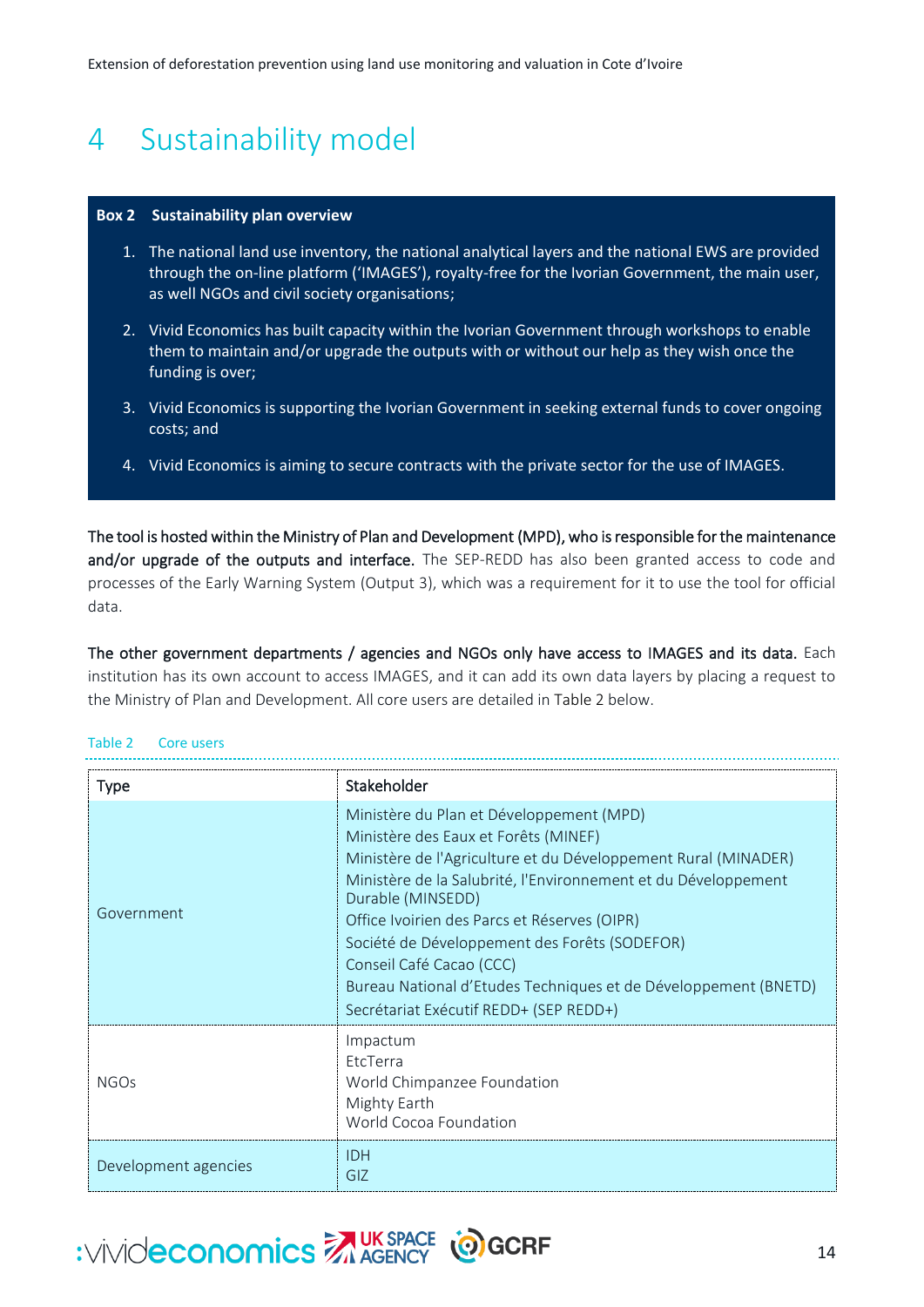| ' Education | $\in$ CURAT (Université de Cocody) |
|-------------|------------------------------------|
|             |                                    |

#### Source: Vivid Economics

For private sector companies that wish to use IMAGES, possibly as part of commitments they make under the Cocoa and Forest Initiative, they will have to pay a fee. The Cocoa and Forest Initiative wishes to select a forest monitoring system by Q4 2020, for private companies and the Government to monitor deforestation in Côte d'Ivoire. IMAGES has been shortlisted, alongside Airbus' Starling system.

### There is potential to replicate the tool in West Africa and South America, particularly in the West African countries seeking to develop their MRV infrastructure.

Over the course of the Project and through stakeholder interviews the project management team has drawn out a number of good practices that they will keep doing and recommend for other projects:

- Including stakeholders at all stages of the project: the project management team engaged with local stakeholders from the outset, introducing the tool, consulting with stakeholders, gathering feedback and making sure that the tool was adapted to match their needs. The stakeholder questionnaires highlighted that there is a strong desire to be part of the project from inception to completion. They wish to feel like they master the project, and that they are part of it in order to adopt the tool.
- Having regular in-country engagement: the project was not just about developing a technical tool, it was also an engagement exercise. Both parts are just as important. Engagement was key to creating and maintaining excitement and traction around the project. Pre-Covid, the project manager visited approximately every 6 weeks, meeting with stakeholders in government, NGOs and the private sector. This has created significant awareness of IMAGES, as well as a sense of trust, in Côte d'Ivoire for actors around the forestry sector and beyond.
- Building in-depth relationships with key individual stakeholders: through regular country visits, the project manager got to know some key stakeholders very well. This was important to learn what they are trying to achieve with their job and how IMAGES could help. It was also key to understanding the dynamics in government where there can be subtle competition between different departments / agencies. This was invaluable to improving stakeholder engagement, through understanding their individual agendas and how best to reach stakeholders to maximise the uptake and impact of IMAGES
- Involving the UK Ambassador to Cote d'Ivoire: in hierarchical society such as in Cote d'Ivoire, the Ambassador has a lot of weight and her involvement in the project was important to raise its profile. She regularly mentioned IMAGES to ministers when she had meetings with them. She was instrumental in getting meetings with ministers for the project team to present the project and gain high-level stakeholder buy-in. Her presence at the official handover of the tool incentivised ministers and important people to come to the ceremony and made the occasion media worthy, again raising IMAGES' profile. The Ambassador's help was needed to get the first Memorandum of Understanding (MoU) signed by the Ministry of Planning and Development and get the project started. Finally, the involvement of the Ambassador and the British Embassy provided a security for the staff going over to Cote d'Ivoire, if anything were to happen the project team could rely on them to help, which greatly reduced the risks of extensive stakeholder engagement.
- Visiting different forests: the project manager went to visit forests on a few different occasions to verify alerts. This was also an opportunity to demonstrate to the different teams managing forests on the ground that the tool worked and how it worked. Finally, this increased the project management's legitimacy in the eyes of people working on the ground, which is key to ensuring the uptake of the tool.

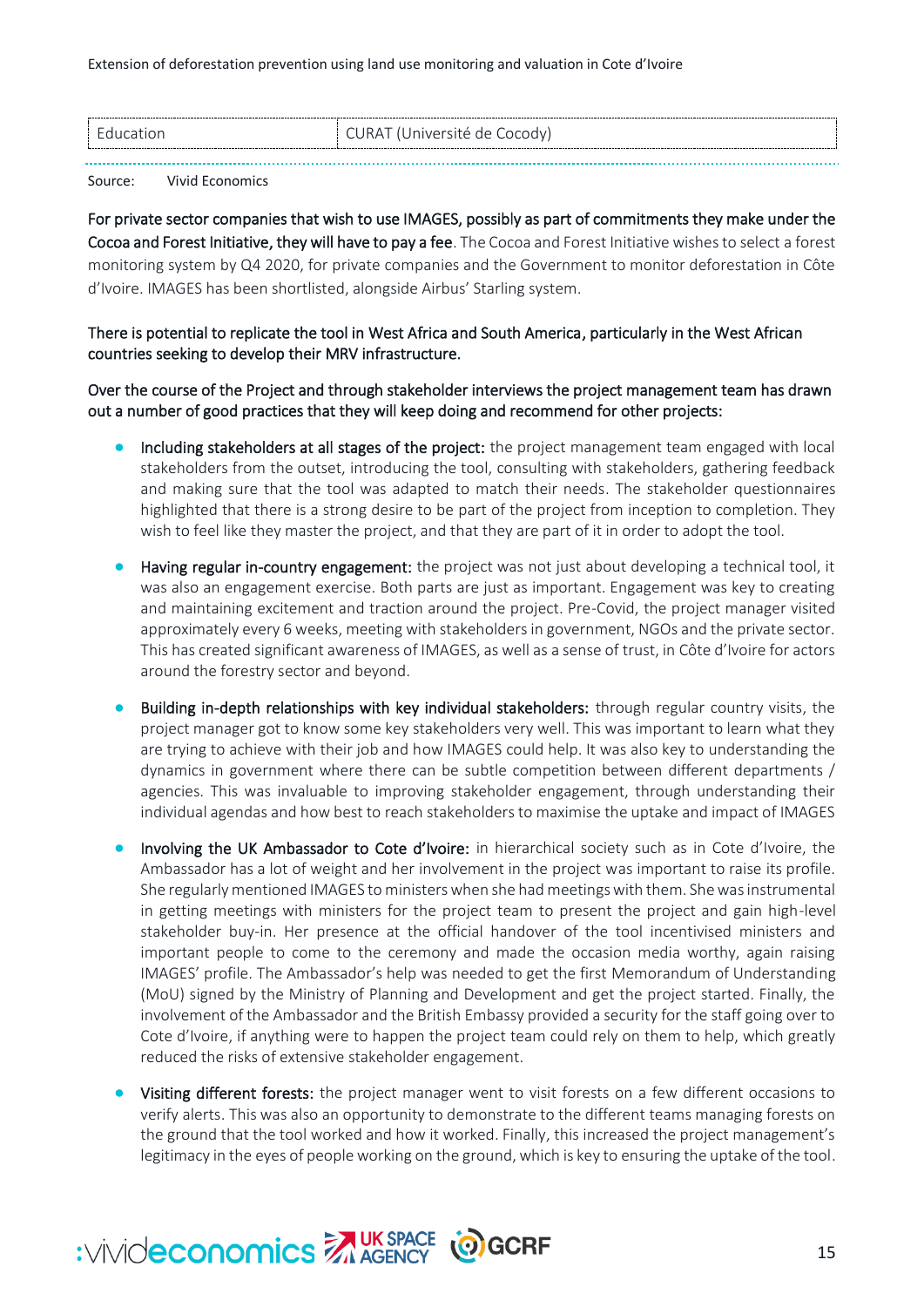- Creating hard deadlines: in order to keep the project moving and sometimes push stakeholders to make decisions, the project team created external deadlines as a means of pressure. This was found to be necessary on a number of occasions, such as for the signing of the MoU to start the project or the official handover of the tool in a public ceremony.
- Sending monthly newsletters: the project manager wrote regular newsletters providing updates on the project and its developments as well as trends in deforestation. This was important to maintain interest while she was not in Côte d'Ivoire, keeping momentum and awareness high. It was also important to show that the tool was going to be used and that it was going to be useful.
- Tailoring workshops to the audience: the project team learned from the first set of workshops and improved them greatly. It is important that the workshops are in French. Unfortunately, the first set of workshops were delivered in English which impacted participants' satisfaction. After this, all workshops were delivered in French. It was also important to target the information to the participants and have a very interactive workshop. This ensures that the participants get the most of the workshop and do not tune out missing the important parts. This was also taken into account for the workshops following the first set.
- Developing a technical tool that is easy to use and maintain: an important factor in the successful uptake of IMAGES has been that the platform is very user friendly, it is easy to use and highly intuitive. Additionally, the maintenance is also very straightforward thanks to a high degree of automation. Because the technical requirements were small, the handover was smooth.

The Project has demonstrated that the depth of the change it has brought around will take time to be visible. The full impact that the Project has will be difficult to assess before around three years in the public sector. The changes that it is helping make in the management of forests entail numerous other shifts: some of which are relatively simple, such as buying more GPS, others are far more complex, such as holding agencies to account. Even the simple changes require additional budget which can only be requested when budgets are up for negotiations, and then need to be approved. On the private sector side, change will take even longer, they are not currently under enough pressure to change to actually modify the way they operate to preserve forests.

The 2022 legacy evaluation will focus on estimating the actual avoided deforestation between 2019-2020 reference levels and 2020-2021 results. This final reporting will include stakeholder interviews to assess to what extent they have been using IMAGES, and to what end.